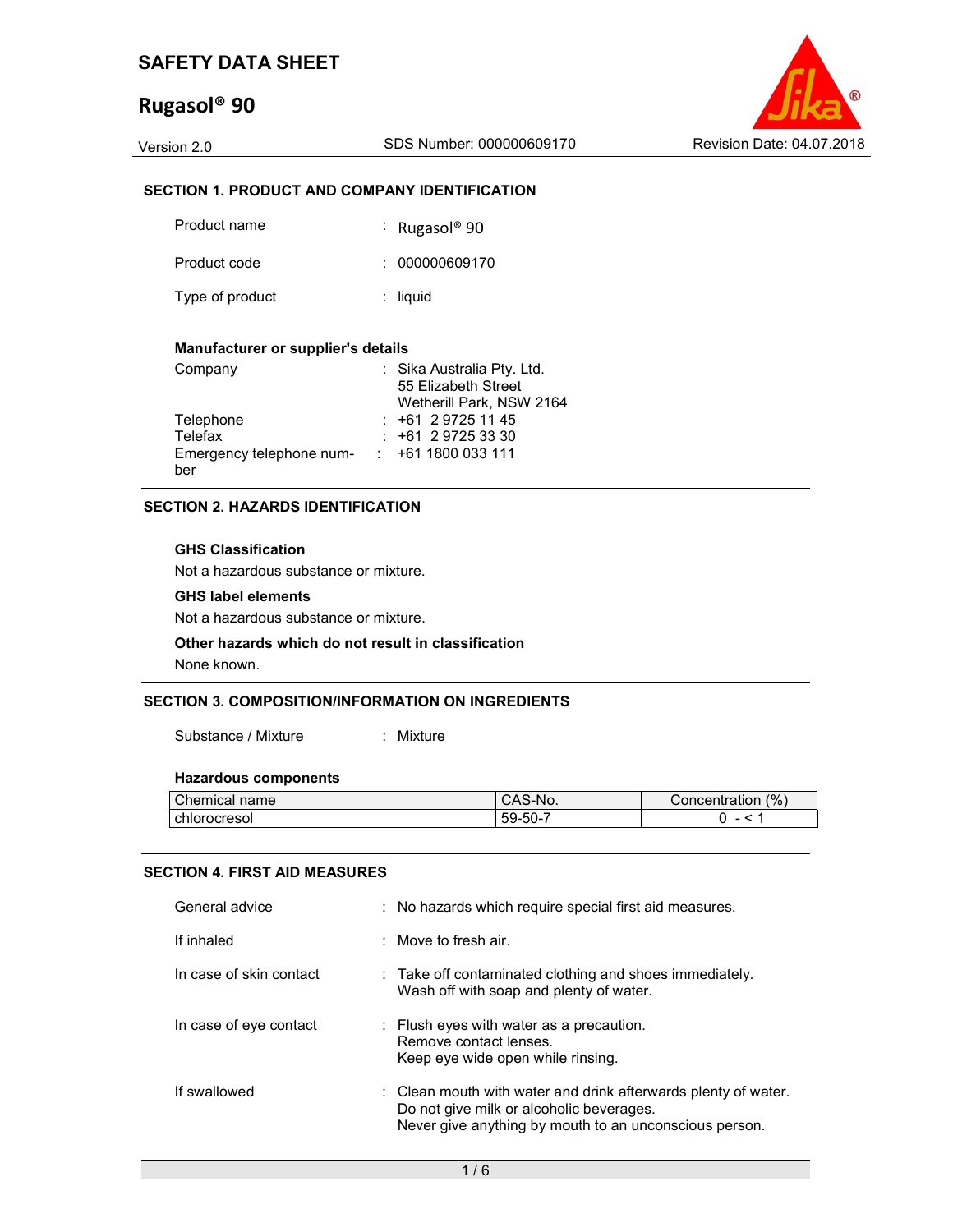# Rugasol® 90



| Version 2.0                                                       | SDS Number: 000000609170                                                                                                      | Revision Date: 04.07.2018 |  |  |
|-------------------------------------------------------------------|-------------------------------------------------------------------------------------------------------------------------------|---------------------------|--|--|
| Most important symptoms<br>and effects, both acute and<br>delayed | : No known significant effects or hazards.<br>See Section 11 for more detailed information on health effects<br>and symptoms. |                           |  |  |
| Notes to physician                                                | : Treat symptomatically.                                                                                                      |                           |  |  |

## SECTION 5. FIREFIGHTING MEASURES

| Suitable extinguishing media                     | : Use extinguishing measures that are appropriate to local cir-<br>cumstances and the surrounding environment. |
|--------------------------------------------------|----------------------------------------------------------------------------------------------------------------|
| Hazardous combustion prod-<br>ucts               | : No hazardous combustion products are known                                                                   |
| Specific extinguishing meth-<br>ods              | : Standard procedure for chemical fires.                                                                       |
| Special protective equipment<br>for firefighters | : In the event of fire, wear self-contained breathing apparatus.                                               |

### SECTION 6. ACCIDENTAL RELEASE MEASURES

| Environmental precautions                                | : Do not flush into surface water or sanitary sewer system.<br>If the product contaminates rivers and lakes or drains inform<br>respective authorities. |
|----------------------------------------------------------|---------------------------------------------------------------------------------------------------------------------------------------------------------|
| Methods and materials for<br>containment and cleaning up | : Wipe up with absorbent material (e.g. cloth, fleece).<br>Keep in suitable, closed containers for disposal.                                            |

## SECTION 7. HANDLING AND STORAGE

| Advice on protection against<br>fire and explosion | : Normal measures for preventive fire protection.                                                                                                                                                 |
|----------------------------------------------------|---------------------------------------------------------------------------------------------------------------------------------------------------------------------------------------------------|
| Advice on safe handling                            | : For personal protection see section 8.<br>Follow standard hygiene measures when handling chemical<br>products                                                                                   |
| Hygiene measures                                   | : Handle in accordance with good industrial hygiene and safety<br>practice.<br>When using do not eat or drink.<br>When using do not smoke.<br>Wash hands before breaks and at the end of workday. |
| Conditions for safe storage                        | : Keep container tightly closed in a dry and well-ventilated<br>place.<br>Store in accordance with local regulations.                                                                             |

## SECTION 8. EXPOSURE CONTROLS/PERSONAL PROTECTION

#### Components with workplace control parameters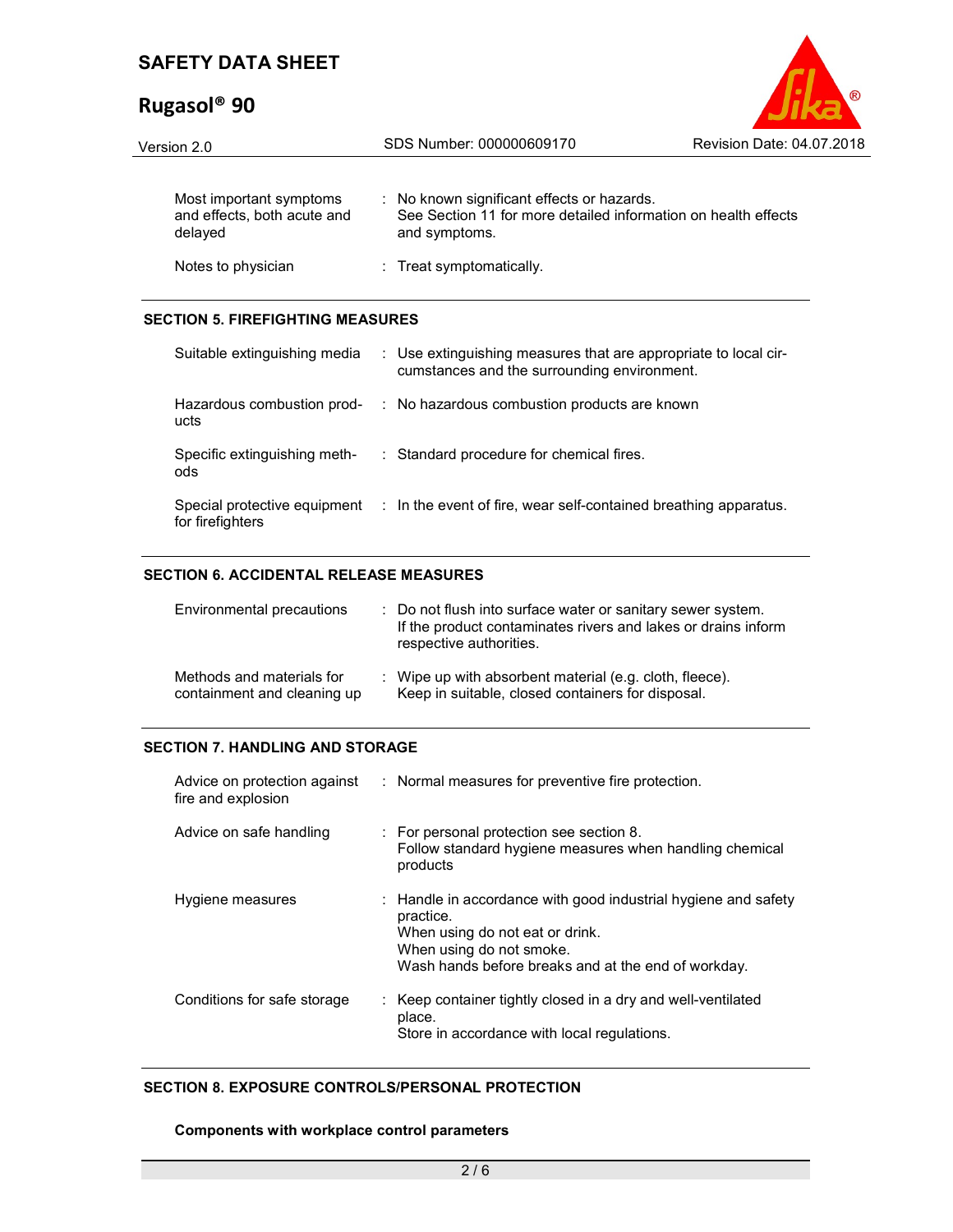# Rugasol® 90



Contains no substances with occupational exposure limit values.

| Respiratory protection   | : Use respiratory protection unless adequate local exhaust<br>ventilation is provided or exposure assessment demonstrates<br>that exposures are within recommended exposure guidelines.<br>The filter class for the respirator must be suitable for the max-<br>imum expected contaminant concentration<br>(gas/vapour/aerosol/particulates) that may arise when han-<br>dling the product. If this concentration is exceeded, self-<br>contained breathing apparatus must be used. |
|--------------------------|-------------------------------------------------------------------------------------------------------------------------------------------------------------------------------------------------------------------------------------------------------------------------------------------------------------------------------------------------------------------------------------------------------------------------------------------------------------------------------------|
| Hand protection          | : Chemical-resistant, impervious gloves complying with an ap-<br>proved standard should be worn at all times when handling<br>chemical products if a risk assessment indicates this is nec-<br>essary.                                                                                                                                                                                                                                                                              |
| Eye protection           | : Safety eyewear complying with an approved standard should<br>be used when a risk assessment indicates this is necessary.                                                                                                                                                                                                                                                                                                                                                          |
| Skin and body protection | : Choose body protection in relation to its type, to the concen-<br>tration and amount of dangerous substances, and to the spe-<br>cific work-place.                                                                                                                                                                                                                                                                                                                                |

## SECTION 9. PHYSICAL AND CHEMICAL PROPERTIES

| Appearance                              | t.                   | liquid                |
|-----------------------------------------|----------------------|-----------------------|
| Colour                                  |                      | yellow                |
| Odour                                   | ÷                    | sweet                 |
| Odour Threshold                         | t.                   | No data available     |
| рH                                      |                      | $:$ ca. 8.5           |
| Melting point/range / Freezing<br>point |                      | : No data available   |
| Boiling point/boiling range             |                      | $:$ No data available |
| Flash point                             | $\ddot{\phantom{a}}$ | Not applicable        |
| Evaporation rate                        | t                    | No data available     |
| Flammability                            | ۰.                   | No data available     |
|                                         |                      |                       |
| Upper explosion limit                   | t.                   | No data available     |
| Lower explosion limit                   | t.                   | No data available     |
| Vapour pressure                         | ÷                    | 23 hPa (17 mmHg)      |
| Relative vapour density                 | ÷.                   | No data available     |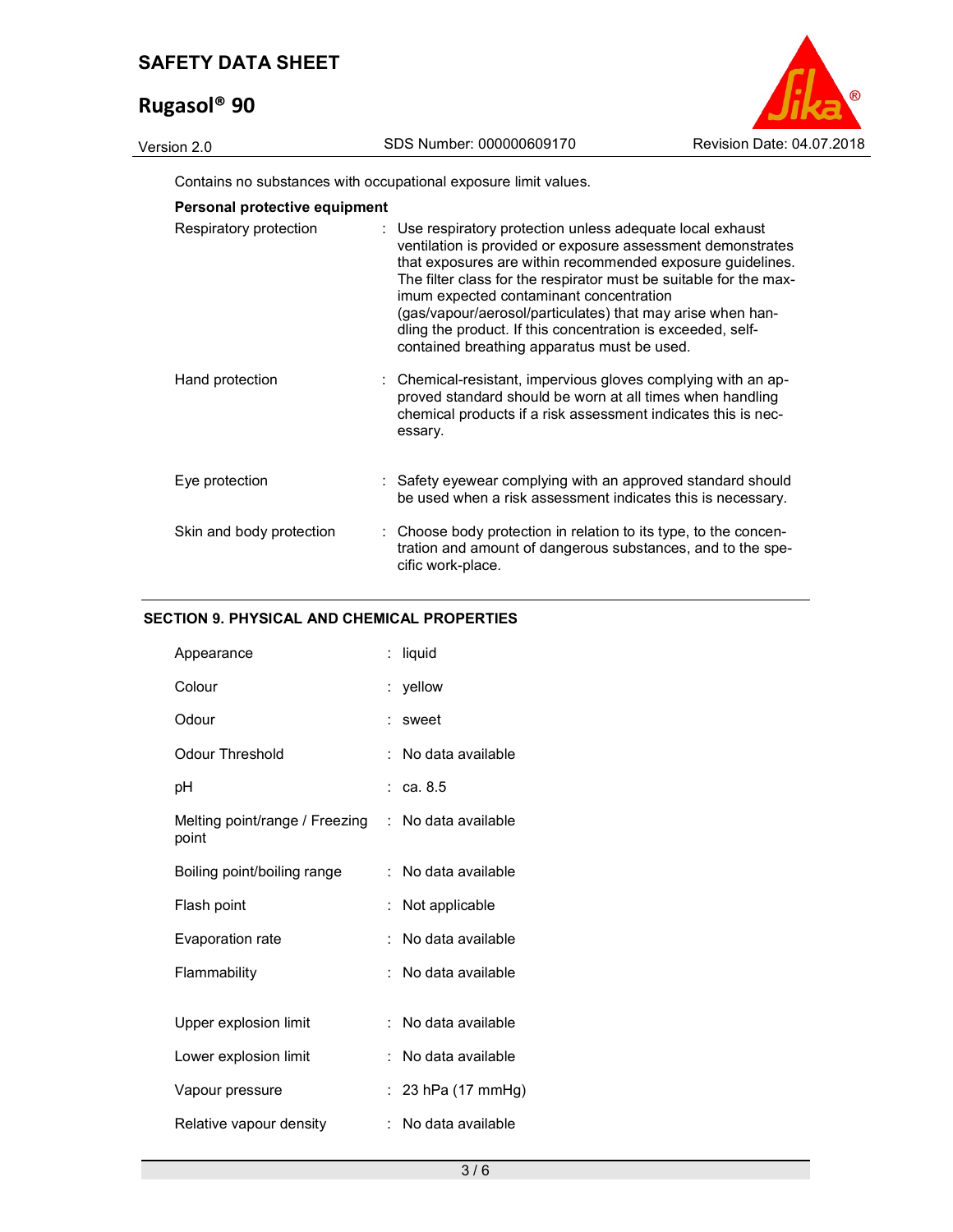# Rugasol® 90



| Version 2.0                                | SDS Number: 000000609170            | Revision Date: 04.07.2018 |
|--------------------------------------------|-------------------------------------|---------------------------|
| Density                                    | : ca. 1.05 g/cm3 (20 °C (68 °F) ()) |                           |
| Solubility(ies)<br>Water solubility        | $:$ soluble                         |                           |
| Partition coefficient: n-<br>octanol/water | : No data available                 |                           |
| Auto-ignition temperature                  | : No data available                 |                           |
| Decomposition temperature                  | : No data available                 |                           |
| Viscosity, dynamic                         | : No data available                 |                           |
| Viscosity, kinematic                       | : No data available                 |                           |
| <b>Explosive properties</b>                | : No data available                 |                           |
| Molecular weight                           | : No data available                 |                           |
| VOC-EU (solvent)                           | : Not applicable                    |                           |

#### SECTION 10. STABILITY AND REACTIVITY

| Reactivity                                          | : No dangerous reaction known under conditions of normal use.                 |  |  |  |
|-----------------------------------------------------|-------------------------------------------------------------------------------|--|--|--|
| Chemical stability                                  | $\therefore$ The product is chemically stable.                                |  |  |  |
| tions                                               | Possibility of hazardous reac- : Stable under recommended storage conditions. |  |  |  |
| Conditions to avoid                                 | : No data available                                                           |  |  |  |
| Incompatible materials                              | : No data available                                                           |  |  |  |
| No decomposition if stored and applied as directed. |                                                                               |  |  |  |

### SECTION 11. TOXICOLOGICAL INFORMATION

Acute toxicity

No data available

## Skin corrosion/irritation

Not classified based on available information.

#### Serious eye damage/eye irritation

Not classified based on available information.

#### Respiratory or skin sensitisation

Skin sensitisation: Not classified based on available information. Respiratory sensitisation: Not classified based on available information.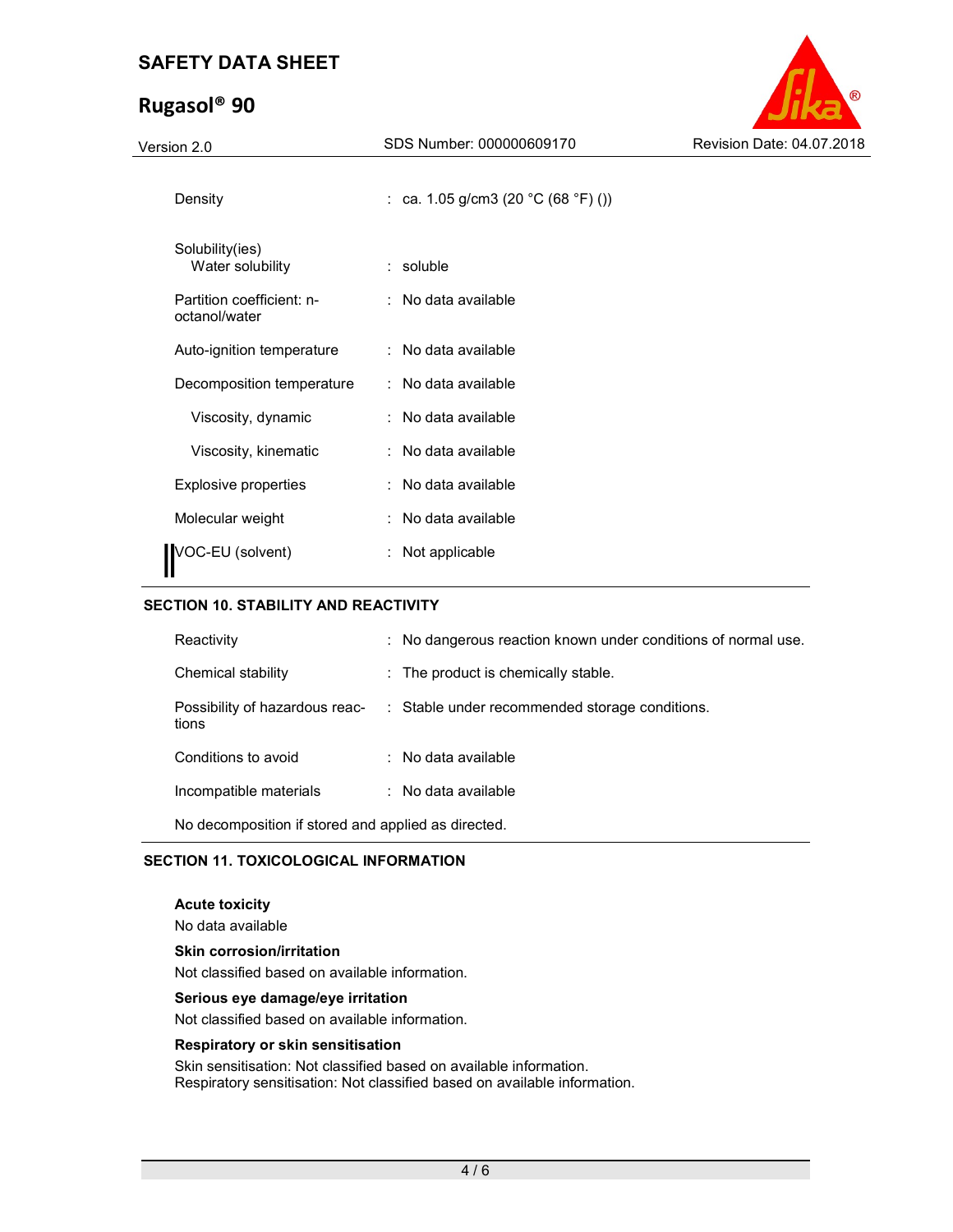# Rugasol® 90



#### Chronic toxicity

Germ cell mutagenicity Not classified based on available information.

**Carcinogenicity** Not classified based on available information.

Reproductive toxicity Not classified based on available information.

STOT - single exposure Not classified based on available information.

STOT - repeated exposure Not classified based on available information.

## Aspiration toxicity

Not classified based on available information.

#### SECTION 12. ECOLOGICAL INFORMATION

**Ecotoxicity** 

No data available

Persistence and degradability

No data available

Bioaccumulative potential

No data available

Mobility in soil

No data available

Other adverse effects

#### Product:

Additional ecological information : There is no data available for this product.

#### SECTION 13. DISPOSAL CONSIDERATIONS

#### Disposal methods

Waste from residues : The product should not be allowed to enter drains, water courses or the soil.

#### SECTION 14. TRANSPORT INFORMATION

International Regulations IATA-DGR Not dangerous goods IMDG-Code Not dangerous goods

Transport in bulk according to Annex II of MARPOL 73/78 and the IBC Code